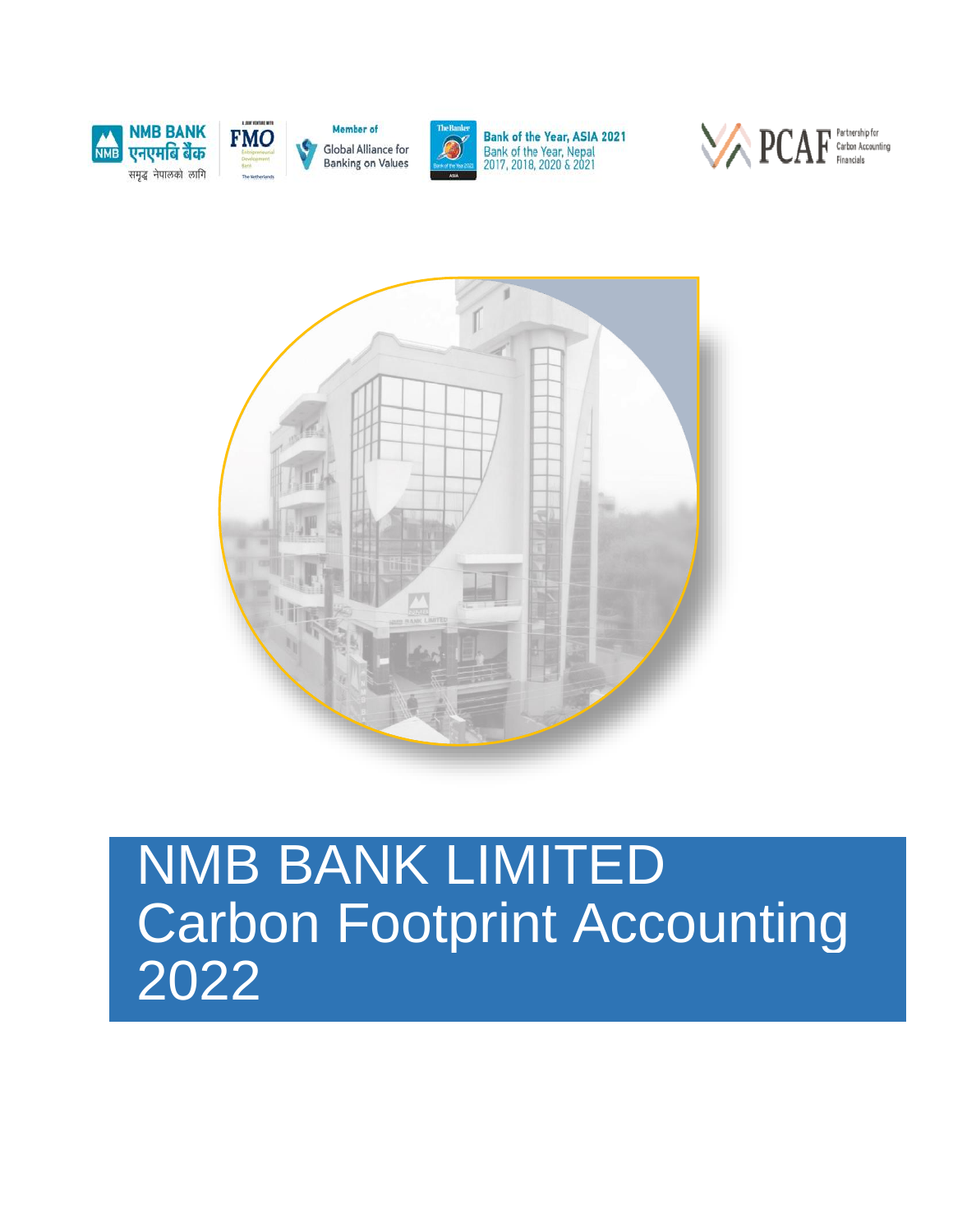

# **CLIMATE RELATED Disclosure Report 2022**

GHG Emissions: Business Loans & Project Financing Exposure

#### **Method**

**Source:** Partnership for Carbon Accounting Financials (PCAF)

The Bank has used the Global GHG Accounting and Reporting Standard for the Financial Industry to estimate and disclose greenhouse gas emissions for its Business Loans and Project Financing portfolios.

**Date of data:** January 2022.

#### **Overview**

NMB Bank has a focused approach towards Sustainable Banking Practices and has considered 'sustainability' as a strategic intent in bank's 5-year plan. Additionally, the bank is also a member of the Global Alliance for Banking on Values (GABV), hence adopts six guiding principles of GABV i.e., i) Social and Environmental Sustainability and Impact; ii) Real Economy; iii) Transparency; iv) Long Term Resiliency; v) Client Centered and vi) Culture. Bank is committed to contribute towards broader 17 SDGs of the United Nations including Paris Agreement in the country.

NMB is also conscious towards Environmental & Social responsibilities and Climate risk management. The bank has an internationally accepted Exclusion List that backs *climate risk management* by avoiding financing to sectors sensitive to environmental risks like Ozone depletion, PCB, hazardous chemicals and wildlife protection, etc. Further, bank has a major ambition to reduce its *carbon footprint* by financing in green projects, exploring probable carbon offset in loan portfolio and reducing carbon emissions in its own operations as well.

On disclosure side, the bank strives to be transparent and prudent. In bank's continuous effort towards being transparent, it is also beginning disclosure of carbon emissions in the Business and Project Financing loan portfolios. As of 2<sup>nd</sup> quarter of Nepali Fiscal Year (Mid-January, 2022), Business Loans and Project Finance portfolio (including Hydro Projects) outstanding comprised **57.7% and 12.7% of the bank's total loan portfolio** respectively.

The absolute Scope 1 emissions for Business Loans and Project Finance combined is 186,320 tons of CO2 equivalent and Scope 2 emissions is 4,670 tons of CO2 equivalent. Due to lack of availability of information, Scope 3 emission data is not included.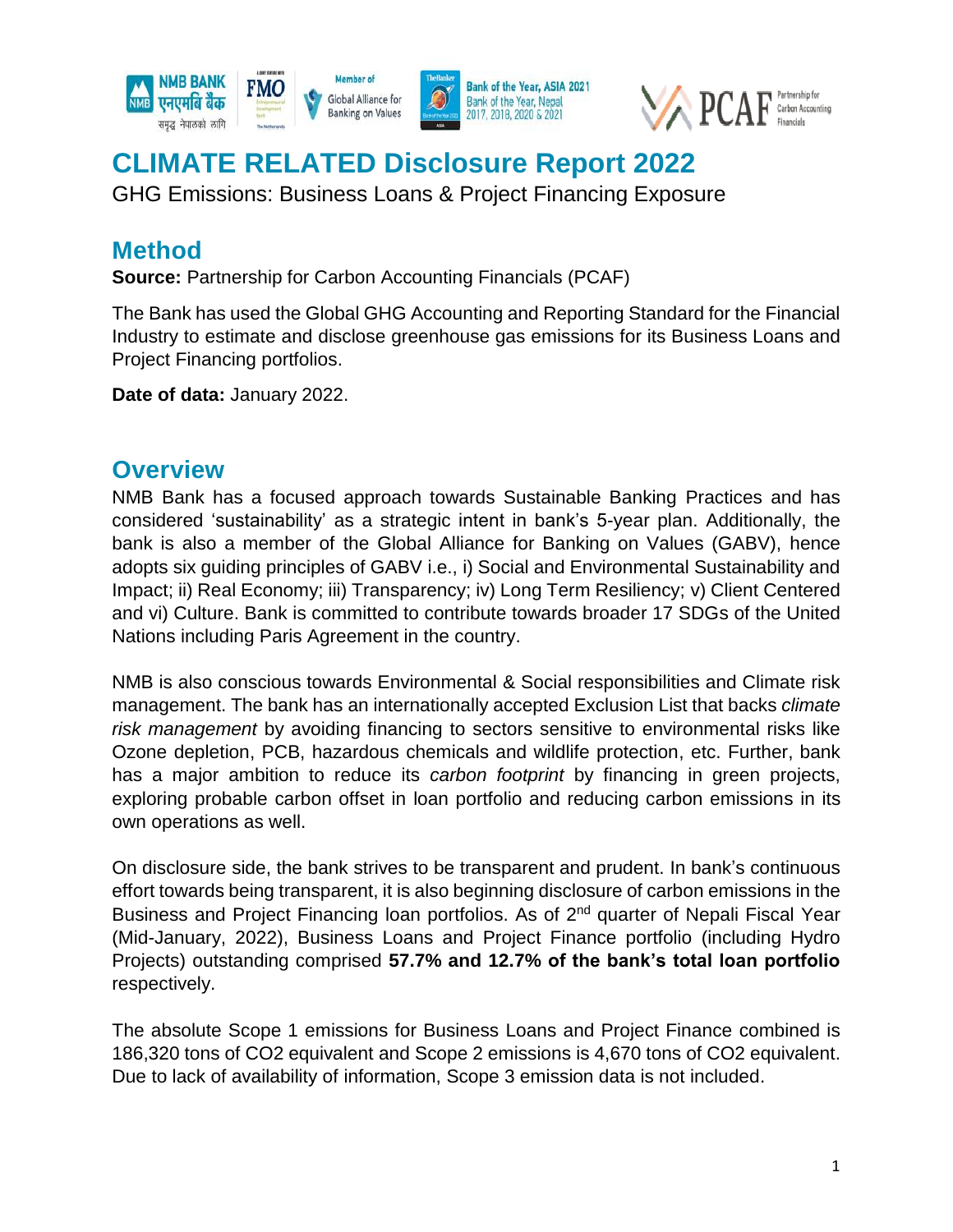



### **Calculation Methodology**

The analysis is based on the following primary calculation methodology taking reference of PCAF Global GHG Accounting Standards for Financial Industry:

| <b>Emission Factor Type</b>   |        |  | <b>Emissions</b>                                                                                                                |  |  |  |
|-------------------------------|--------|--|---------------------------------------------------------------------------------------------------------------------------------|--|--|--|
| <b>Emission Factor Option</b> |        |  | Economic-activity based                                                                                                         |  |  |  |
| Country                       |        |  | ROW (Rest of the World) Asia Pacific since Scope 1<br>and Scope 2 Emission Factors data specific to Nepal<br>are not available. |  |  |  |
| Emission<br>Year              | Factor |  | Source/   PCAF Database 2015                                                                                                    |  |  |  |

### **Climate impact by industry 2022**

| <b>INDUSTRY</b>        | <b>Exposure</b><br>(USD<br>million) | <b>SCOPE 1</b><br>tCO <sub>2e</sub> | <b>SCOPE 2   TOTAL</b><br>tCO <sub>2e</sub> | tCO <sub>2e</sub> | <b>Climate</b><br>impact<br>intensity<br>tCO2e/\$ mil |
|------------------------|-------------------------------------|-------------------------------------|---------------------------------------------|-------------------|-------------------------------------------------------|
| <b>Business Loans</b>  | 871.3                               | 121,010                             | 3,107                                       | 124,117           | 142.45                                                |
| <b>Project Finance</b> | 192.3                               | 65,310                              | 1,563                                       | 66,872            | 347.82                                                |
| <b>Grand Total</b>     | 1,063.6                             | 186,320                             | 4,670                                       | 190,989           | 179.48                                                |

## **Results**

- $\circ$  Total tCO2e of business loan is calculated at 124,117 tons wherein, two major GICS sectors **Construction Materials** and **Agricultural Products** is reported to have the higher emission intensity. These two segments alone comprise of about 60% of total CO2 equivalent emission of Business Loan Portfolio.
- o Whereas, in Project Financing, Construction Materials take about 92.6% of total CO2 equivalent emission.

Lending to Agriculture sector is a regulated lending as per Nepal's Central Bank where commercial banks are required to finance in this sector up to 11% of their lending portfolio. Nevertheless, the bank shall be mindful in monitoring these high emissions sectors and work on possible solutions to minimize emissions. We intend to focus more and facilitate green and climate financing opportunities with priority.

## **Data Quality Score of Scope 1 & 2 emissions:**

Referring to the PCAF classification methodology, data quality is considered **Score 5** and Option to estimate financed emission **3b**.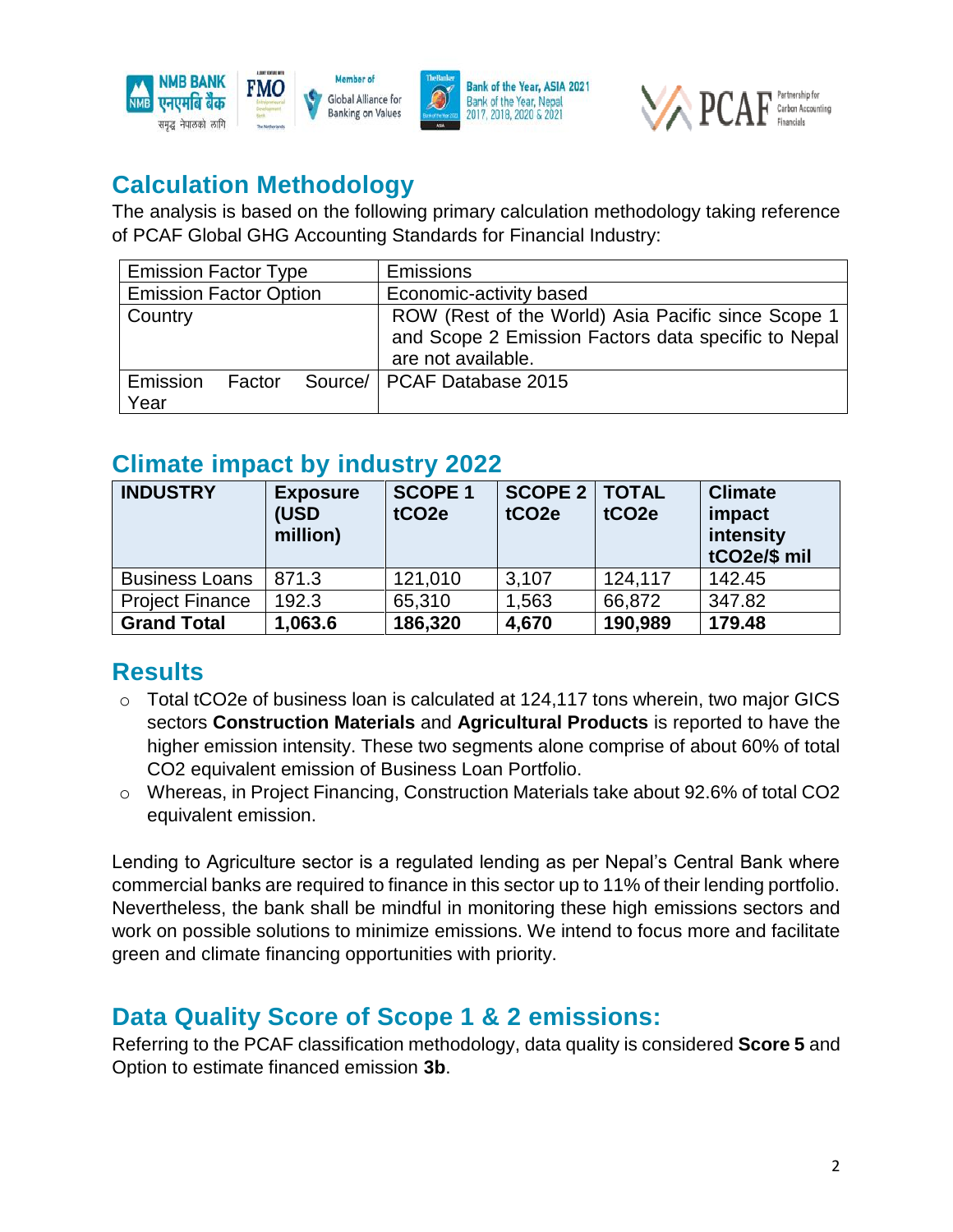



## **Additional Details:**

#### **ABSOLUTE EMISSIONS (tCO2e) - BUSINESS LOANS PORTFOLIO**

|           | The result details:                                                                                                                                                      | <b>GICS Sector</b><br>Code | <b>Sectors</b>                | Scope 1&2 Emissions<br>(tCO2e) |  |
|-----------|--------------------------------------------------------------------------------------------------------------------------------------------------------------------------|----------------------------|-------------------------------|--------------------------------|--|
|           |                                                                                                                                                                          | 10                         | Energy                        | 990.02                         |  |
| $\bullet$ | Total financed emissions of the Business Loans portfolio                                                                                                                 | 15                         | <b>Materials</b>              | 48,386.41                      |  |
|           | aggregated on highest sector levels:                                                                                                                                     | 20                         | Industrials                   | 3,247.87                       |  |
| $\bullet$ | Scope 1&2: 124,117 tCO2e                                                                                                                                                 | 25                         | <b>Consumer Discretionary</b> | 14,544.86                      |  |
|           |                                                                                                                                                                          | 30                         | <b>Consumer Staples</b>       | 53,546.53                      |  |
|           | <b>Consumer Staples (due to Agricultural Products) has</b><br>the highest number of financed emissions; followed by<br><b>Materials</b> (due to Construction Materials). | 35                         | <b>Health Care</b>            | 996.74                         |  |
| ٠         |                                                                                                                                                                          | 40                         | <b>Financials</b>             | 56.17                          |  |
|           |                                                                                                                                                                          | 45                         | Information Technology        | 123.20                         |  |
|           | Data quality score is 5.                                                                                                                                                 | 50                         | <b>Communication Services</b> | 11.01                          |  |
|           | (Corresponds with Option 3b)                                                                                                                                             | 55                         | <b>Utilities</b>              | 2,031.83                       |  |
|           | GHG emissions.<br>Outstanding amount, ×                                                                                                                                  | 60                         | <b>Real Estate</b>            | 182.01                         |  |
|           | Assets.                                                                                                                                                                  |                            | Total (tCO2e)                 | 124,116.64                     |  |

#### **ABSOLUTE EMISSIONS (tCO2e) - PROJECT FINANCING PORTFOLIO**

|           | The result details:                                      | <b>GICS Sector</b><br>Code | <b>Sectors</b>                | Scope 1&2 Emissions<br>(tCO2e) |
|-----------|----------------------------------------------------------|----------------------------|-------------------------------|--------------------------------|
| $\bullet$ | Total financed emissions of the Business Loans portfolio | 15                         | <b>Materials</b>              | 63,579.46                      |
|           | aggregated on highest sector levels:                     | 20                         | <b>Industrials</b>            | 67.16                          |
| ٠         | Scope 1&2: 66,872 tCO2e                                  | 25                         | <b>Consumer Discretionary</b> | 722.09                         |
|           |                                                          | 30                         | <b>Consumer Staples</b>       | 10.95                          |
| $\bullet$ | <b>Materials (due to Construction Materials)</b> has the | 35                         | <b>Health Care</b>            | 279.77                         |
|           | highest number of financed emissions.                    | 55                         | <b>Utilities</b>              | 2,070.02                       |
|           |                                                          | 60                         | <b>Real Estate</b>            | 142.99                         |
| $\bullet$ | Data quality score is 5.<br>(Corresponds with Option 3b) |                            |                               |                                |
|           | GHG emissions,<br>Outstanding amount, ×<br>Assets,       |                            | Total (tCO2e)                 | 66,872.45                      |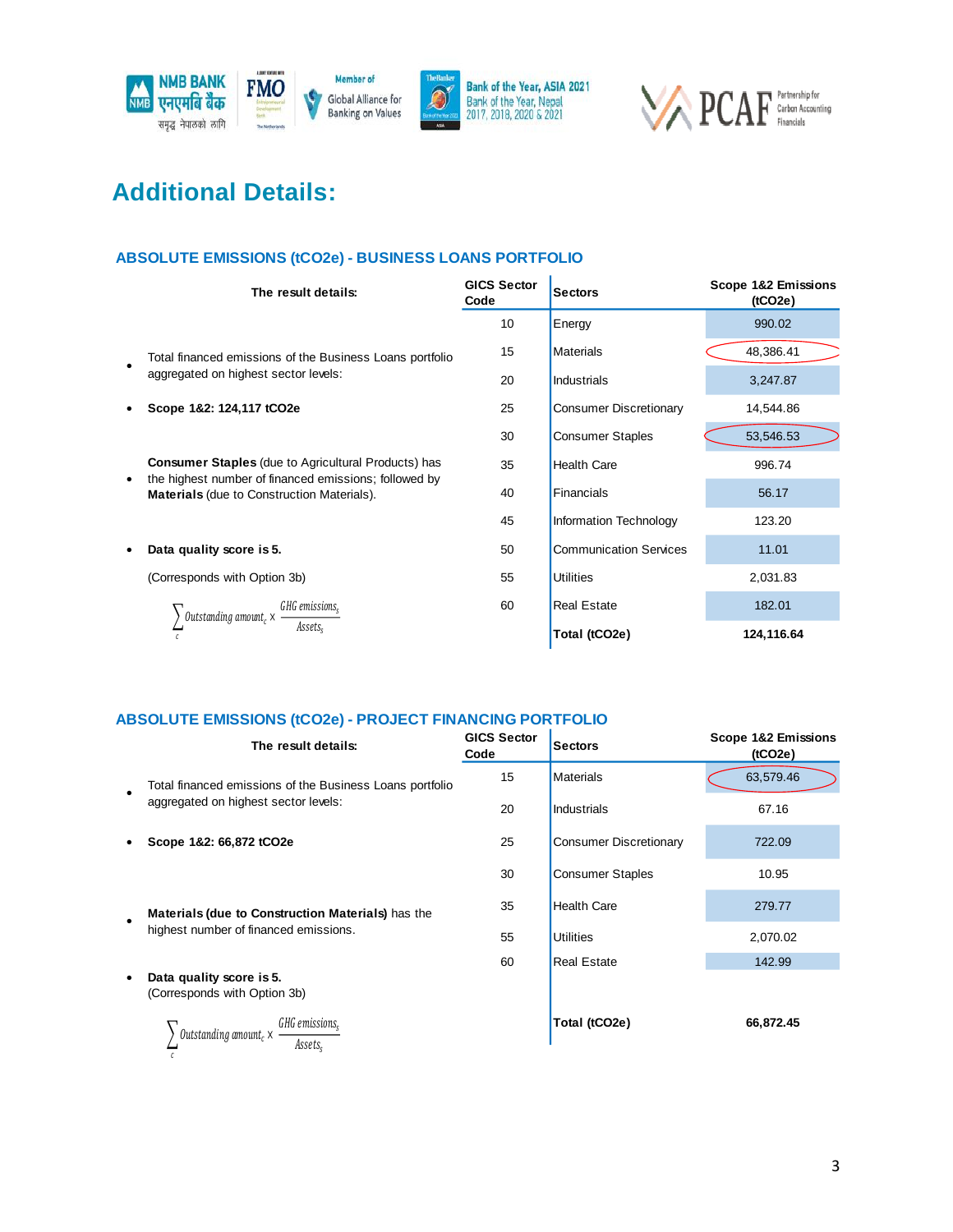





#### **EMISSION INTENSITY - BUSINESS LOANS PORTFOLIO** *Emission Intensity (tCO2e/\$ M Loaned)*

#### **The result details: GICS Sector Code Sectors Scope 1&2** 10 **Energy** 117.03 15 Materials 15 461.51 20 Industrials 45.02 25 Consumer Discretionary 30 Consumer Staples (196.62 35 Health Care 72.08 40 **Financials** 1.12 45 Information Technology 39.32 50 Communication Services 18.76 55 Utilities 209.25 60 Real Estate 30.13 **Total (tCO2e) 142.45** ●The most carbon-intensive sector is **Materials** (due to Construction Materials); followed by Utilities, Consumer Staples and Energy. ●These insights on emission intensity per sector shall be a base for developing a decarbonization strategy (e.g. less loans/investments in carbon-intensive sectors) or influence clients to decarbonize

#### **EMISSION INTENSITY - PROJECT FINANCING PORTFOLIO** *Emission Intensity (tCO2e/\$ M Loaned)*

|           | The result details:                                                                                                 | <b>GICS Sector</b><br>Code | <b>Sectors</b>                | Scope 1&2 Emissions |
|-----------|---------------------------------------------------------------------------------------------------------------------|----------------------------|-------------------------------|---------------------|
| $\bullet$ | The most carbon-intensive sector is <b>Materials</b> due to                                                         | 15                         | <b>Materials</b>              | 1,121.20            |
|           | <b>Construction Materials.</b>                                                                                      | 20                         | Industrials                   | 33.42               |
| $\bullet$ | These insights on emission intensity per sector shall be.<br>a base for developing a decarbonization strategy (e.g. | 25                         | <b>Consumer Discretionary</b> | 34.60               |
|           | less loans/investments in carbon-intensive sectors) or<br>influence clients to decarbonize                          | 30                         | <b>Consumer Staples</b>       | 43.59               |
|           |                                                                                                                     | 35                         | <b>Health Care</b>            | 65.98               |
|           |                                                                                                                     | 55                         | <b>Utilities</b>              | 20.01               |
|           |                                                                                                                     | 60                         | <b>Real Estate</b>            | 30.13               |
|           |                                                                                                                     |                            |                               |                     |
|           |                                                                                                                     |                            | Total (tCO2e)                 | 347.82              |